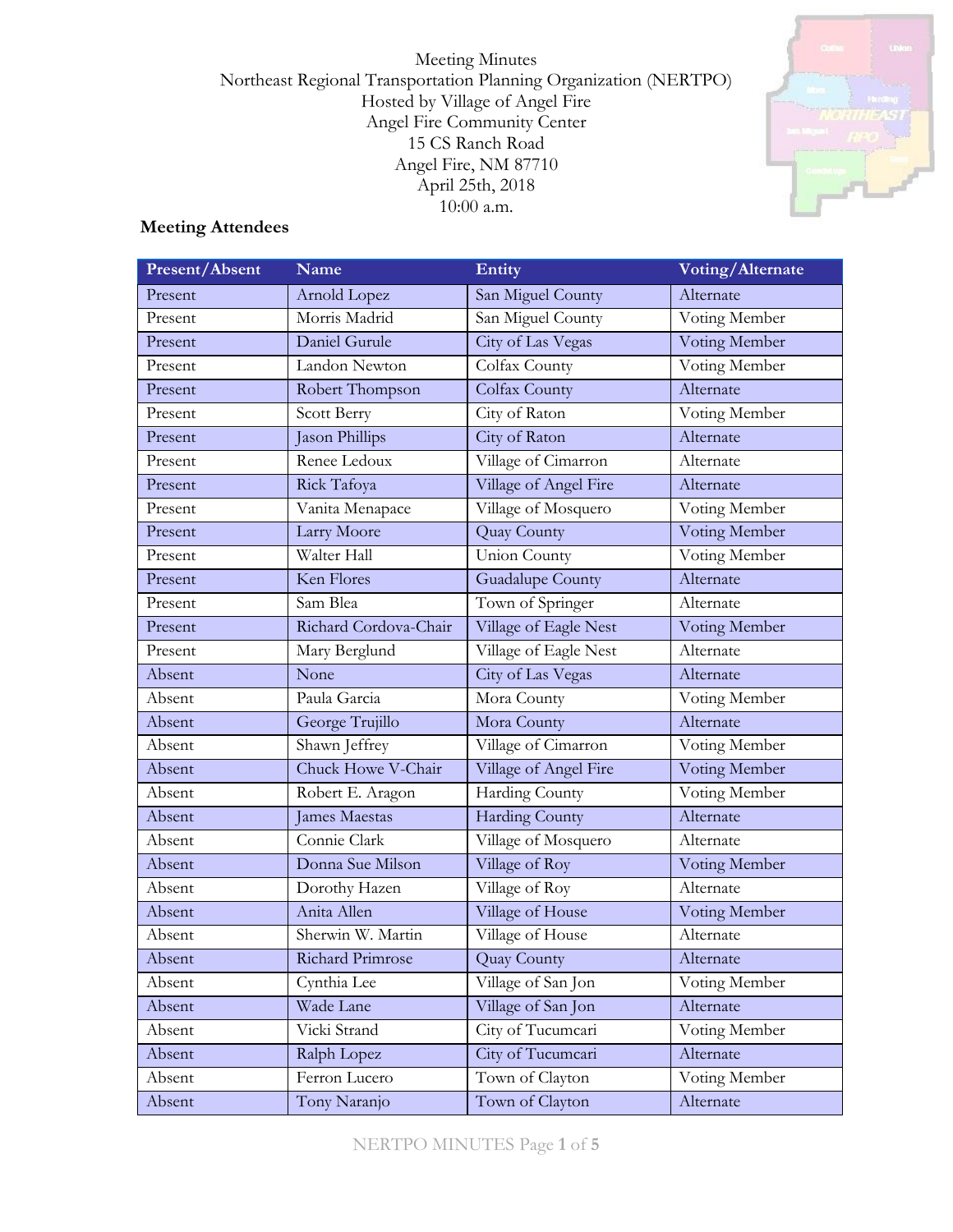|        |                       |                         |               | United         |
|--------|-----------------------|-------------------------|---------------|----------------|
| Absent | Angie Gonzales        | Union County            | Alternate     |                |
| Absent | Lee Dixon             | Village of Des Moines   | Voting Member |                |
| Absent | Scott Warner          | Village of Des Moines   | Alternate     | <b>Handbug</b> |
| Absent | None                  | Village of Pecos        | Voting Member |                |
| Absent | None                  | Village of Pecos        | Alternate     |                |
| Absent | Diane Brown           | Village of Folsom       | Voting Member |                |
| Absent | Mike Schoonover       | Village of Folsom       | Alternate     |                |
| Absent | Mignon Saddoris       | Village of Grenville    | Voting Member |                |
| Absent | Lynn Wiseman          | Village of Grenville    | Alternate     |                |
| Absent | Larry Wallin          | Village of Logan        | Voting Member |                |
| Absent | <b>Russell Feerer</b> | Village of Logan        | Alternate     |                |
| Absent | Timothy P. Dodge      | City of Santa Rosa      | Voting Member |                |
| Absent | Danica Gonzales       | City of Santa Rosa      | Alternate     |                |
| Absent | Monica Abeyta         | <b>Guadalupe County</b> | Voting Member |                |
| Absent | <b>Boe Lopez</b>      | Town of Springer        | Voting Member |                |
| Absent | Don Flynn             | Village of Maxwell      | Voting Member |                |
| Absent | Joanna Taylor         | Village of Maxwell      | Alternate     |                |
| Absent | Laudente Quintana     | Village of Wagon Mound  | Voting Member |                |
| Absent | Nora Sanchez          | Village of Wagon Mound  | Alternate     |                |

# **New Mexico Department of Transportation (NMDOT) and Planners**

| NMDOT D-4                                                        |
|------------------------------------------------------------------|
| NMDOT Planning                                                   |
| Local Government Road Fund (LGRF) Coordinator for District IV    |
| NMDOT D-4 Traffic Engineer                                       |
| <b>NMDOT</b> Environment Bureau                                  |
| NERTPO Planner/Program Manager for the North Central New Mexico  |
| Economic Development District (NCNMEDD)                          |
| NERTPO Planner/Program Manager for the Eastern Plains Council of |
| Governments (EPCOG)                                              |
|                                                                  |

# **Guests**

| Richard Runyon | Dennis Engineering Co. |
|----------------|------------------------|
| Rog Landon     | VAF                    |
| Carl Abrams -  | <b>HDR</b>             |
| Paul Molina -  | <b>HDR</b>             |
| Sandy Garcia - | Village of Angel Fire  |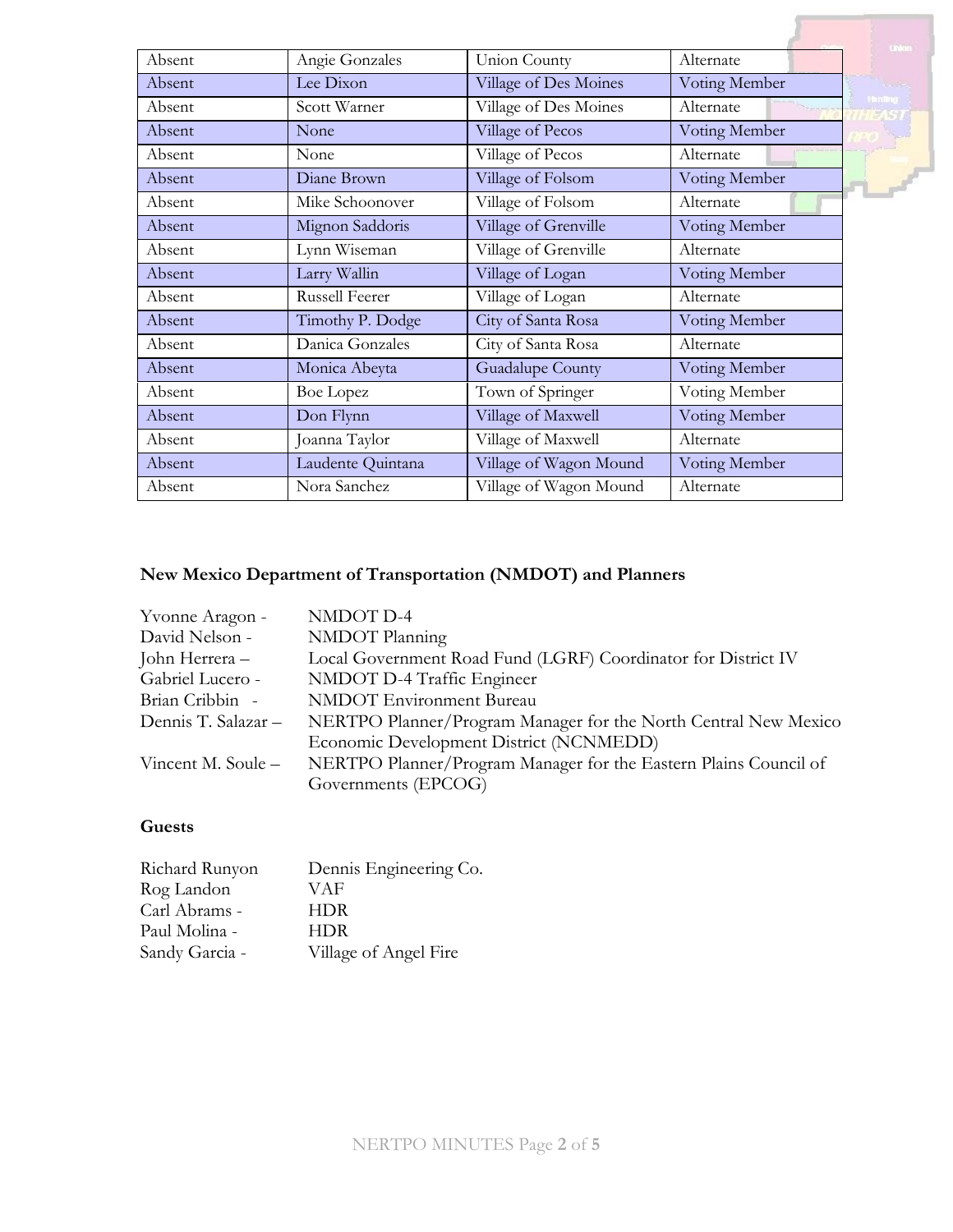# **I. Call to Order**

The Meeting was called to order at 10:09 AM by Mayor of Eagle Nest, Chairman Richard Cordova.

#### **II. Pledge of Allegiance/New Mexico State Flag**

The Pledge of Allegiance and the salute to the New Mexico State Flag was led by the Board Members.

#### **III. Welcome**

Chairman Cordova welcomed everyone to Village of Angel Fire. Individual introductions were conducted by all in attendance.

# **IV. Approval of Agenda**

Motion to approve agenda: Walter Hall – Union County Second: Morris Madrid – San Miguel County No opposition was voiced. Motion carried.

#### **V. Approval of Minutes** (March 28, 2018- Village of Eagle Nest)

Motion to approve the minutes as presented: Walter Hall – Union County Second: Robert Thompson – Colfax County No opposition was voiced. Motion carried.

# **VI. Discussion: NMDOT District IV Updates:** (John Herrera, NMDOT)

Mr. John Herrera gave a brief update regarding LGRF and submitting funding recommendations. Mr. Herrera stated that he will be in contact with the entities with the funding amounts. Mr. Herrera also stated that we the agreements are written will be the time to ask for match waiver at same time as the resolution.

Ms. Yvonne Aragon wanted to remind everyone that now during election season there are campaign signs on the right of way, they will be taken down if they are found on the right of way. Ms. Aragon requested of the Board to let anyone know who is running for political office and putting up campaign signs.

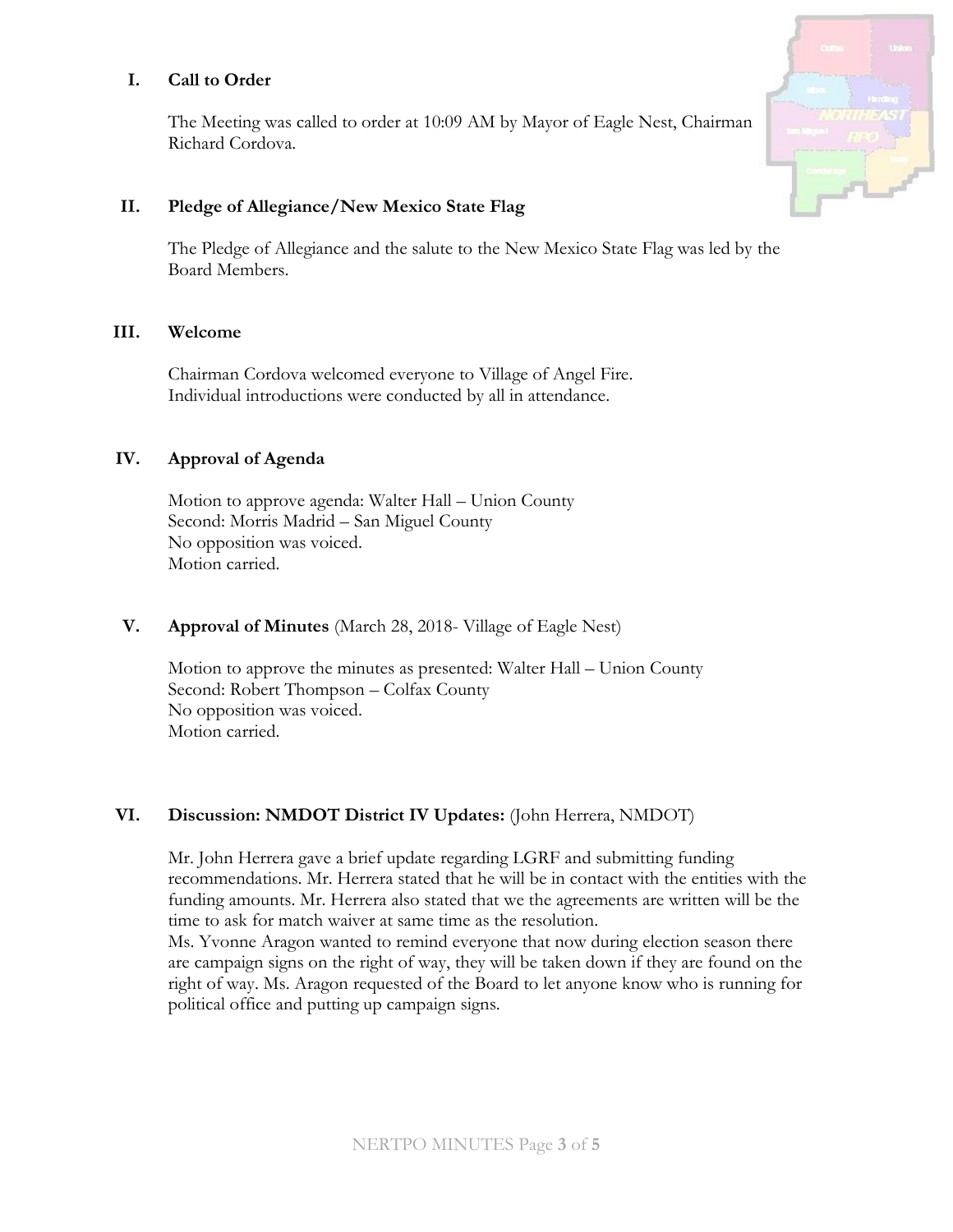#### **VII. Presentation: Environmental Process:** (Mr. Brian Cribbin – NMDOT Environmental Bureau)

Mr. Brian Cribbin from the NMDOT Environmental Bureau gave a slideshow presentation to the NERTPO Members and Audience regarding Environmental Process. After the presentation Mr. Cribbin answered questions from the membership. Mr. Cribbin's presentation is available upon request by contacting Mr. Cribbin at (505) 690 2286 or via e-mail at [brian.cribbin@state.nm.us](mailto:brian.cribbin@state.nm.us)

#### **VIII. Presentation: Angel Fire Airport Overview**: (Commissioner Landon Newton)

Commissioner Landon Newton gave a slideshow presentation regarding the Angel Fire/Colfax County Airport. After the presentation was given Commissioner Newton answered questions from the membership.

# **IX. Discussion:** TAP/RTP Projects and Applications (Local Government Members and NERTPO Planners

After discussion, question and answer session it was decided by the NERTPO Membership and the Planners that regarding TAP/RTP Project Applications the PFF Process will start by membership turning in their PFF by May 23, 2018 and they will start presenting at our June  $27<sup>th</sup>$ ,  $2018$  meeting in Cimarron. Once this is done then we will begin the PIF. More discussion to follow at our May 23<sup>rd</sup>, 2018 meeting.

# **X. Discussion: Project Status Update** (Local Government Members

No updates were given regarding Project Status Updates.

# **XI. NERTPO Planners/Program Managers Report:** (Vincent M. Soule and Dennis T. Salazar)

Dennis T. Salazar gave the Board an update on the Corrective Action Plan (CAP) that NCNMEDD is currently under, the 2nd Quarter Financial Statement (January/February/March) was also distributed to the Board. On another note Mr. Salazar also let staff know that the next ICIP Training will be on Tuesday, May 15<sup>th</sup>, 2018 in Santa Fe at the Harold Runnels Building.

Vincent M. Soule gave the Board an update on his training in New Orleans and specifics as to what trainings he attended. Mr. Soule also gave an update regarding the UNM Technical Assistance Program and what UNM can offer to our membership regarding technical training. Both Salazar and Soule announced their QAR by NMDOT.